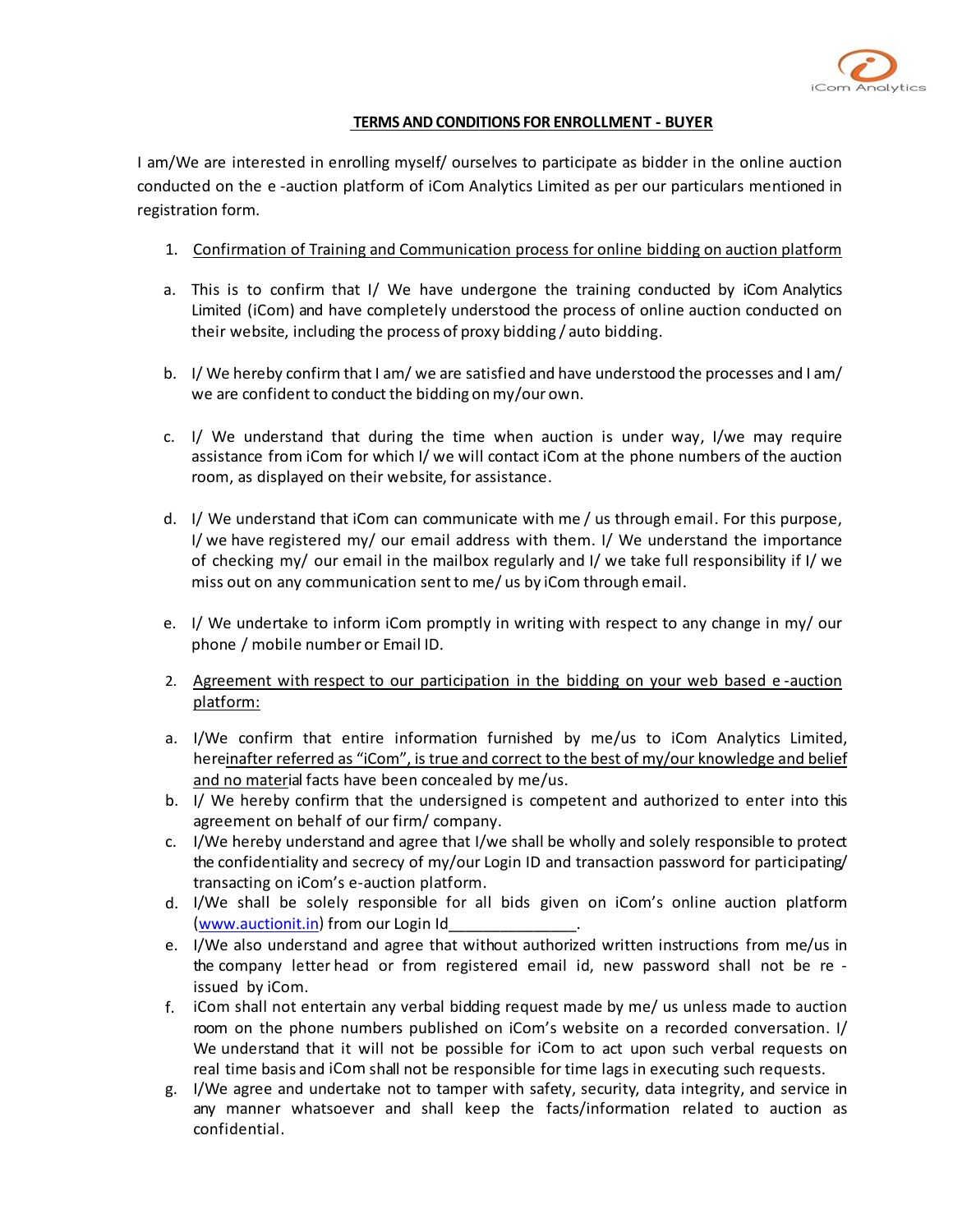

- h. I/We understand and agree that iCom shall not be responsible or liable for any mistakes/errors/ inappropriateness in the list/ information sent by the seller.
- i. I/We agree that iCom shall not be responsible or liable for any interruption/ lag/ datapacket loss, due to any reason whatsoever, during two -way electronic communication with iCom's e– auction web based platform.
- j. I/We confirm having read and fully understood the terms and conditions that are displayed on iCom's website regarding usage of website as well as auction event(s) and hereby agree to strictly abide by the same.
- k. I/We hereby permitICOM to track my/ our IP address, Media Access Control (MAC) address and geo- location whenever I/ we participate in auction events on iCom's e-auction platform and for that purpose, we hereby permit iCom to install necessary software application(s) in my/ our devices through which I/ we will be logging in and bidding on iCom's auction platform.
- l. I/We understand and agree that I/ we shall be required to deposit security amount or provide Bank Guarantee(s) to iCom equivalent to the amount as decided by iCom / Client (seller) from time to time and that my/our security deposit/Bank guarantee is liable to be forfeited in case of infringement/ breach of any terms and conditions as prescribed from time to time by iCom or its Client (seller). I/We further understand and agree that ICOM will be well within its rights to take any punitive action against me/ us including but not limited to permanently blocking my/ our access to iCom's e-auction platform.
- m. I/We understand and agree that all voice communications made by me/us with the auction room of iCom can be recorded by iCom and shall be considered a valid proof / evidence in case of a dispute. I/We further agree and confirm that any and all such verbal communications and instructions passed by me/ us shall constitute a valid communication/ instruction and shall be treated as our valid contractual obligation. I/ We further undertake to ratify such communications/ instruction in writing as and when required by iCom.
- n. I/ We understand and agree that, under no circumstances whatsoever, shall iCom be responsible or liable for any loss or damage incurred/ suffered by me/ us, caused directly or indirectly in connection with the e-auction services provided by iCom including but not limited to loss or damage caused due to loss of data and/or interruption in or stoppage of online e-auction platform.
- o. I/ We understand and agree that iCom expressly excludes any liability on its part for any consequential loss or damage or loss of profit, business, revenue, goodwill or anticipated savings, which may be caused to me/ us in relation/ consequence to my/ our usage of eauction services provided by iCom.
- p. 16. I/We understand and agree that iCom undertakes no warranty and makes no representation or promise not expressly set forth in this agreement. iCom disclaims and excludes any and all implied warranties of merchantability, fitness for a particular purpose and non-infringement, except as expressly set forth herein. iCom undertakes no warranty with respect to any software, application or product and does not warrant that they are without defect or error, except as expressly set forth herein. I/ We undertake to bear all resultant risks.
- q. iCom does not warrant that any results, data, performance or information is reproducible, repeatable or verifiable and may vary, except to the extent expressly stated herein. The algorithms, methodologies, equipment, software, practices, procedures, and technology used by iCom for its e-auction services/ platform are not warranted in any manner whatsoever and except as expressly undertaken in writing, iCom shall not be liable to entertain any claim related to inadequacies, incompleteness, malfunction or defect in any or all of the foregoing.